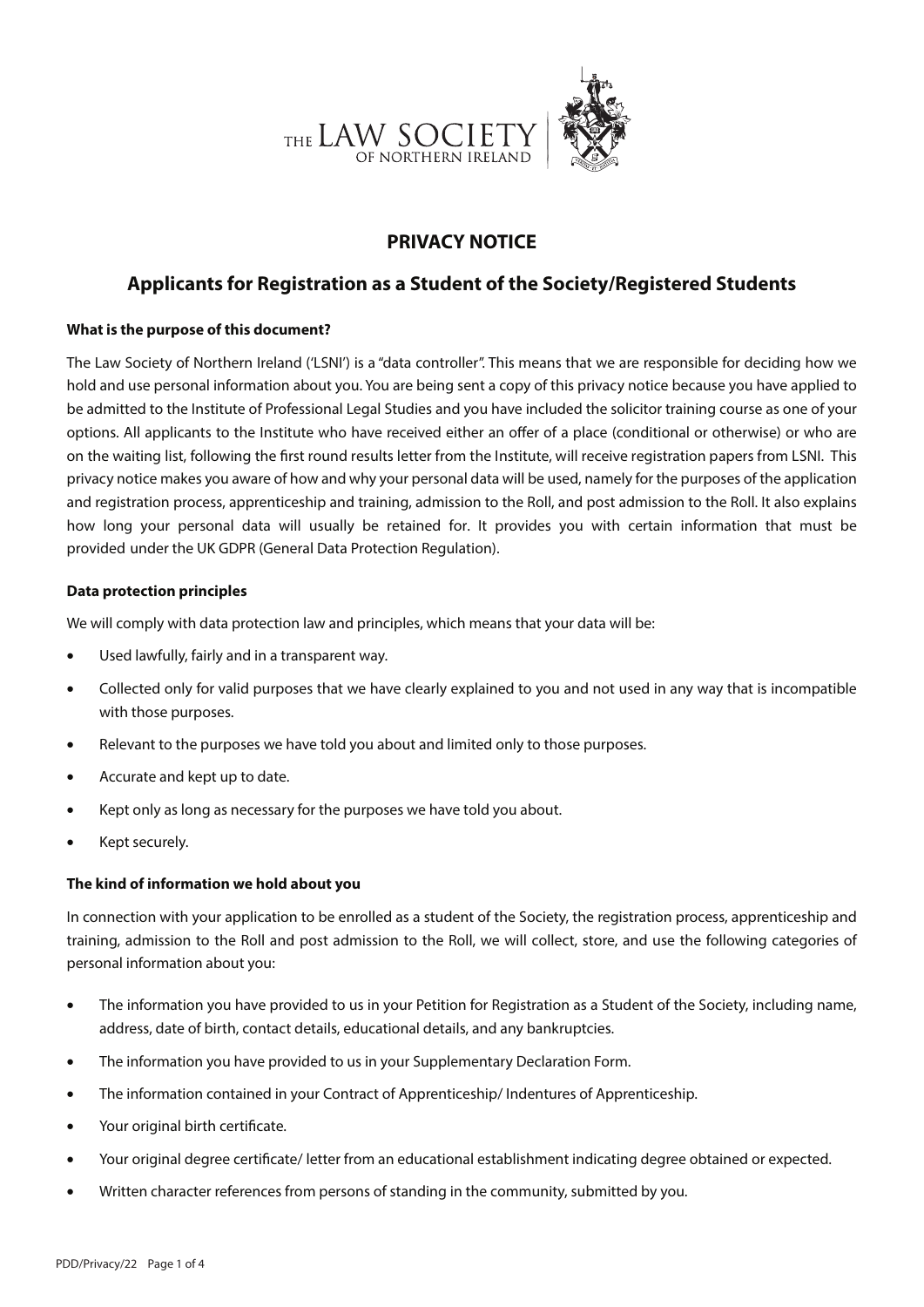- Passport photograph submitted by you.
- Any additional information supplied to us during the application and registration process, during apprenticeship and training, upon admission to the Roll and post admission to the Roll.
- Information about any transfers of apprenticeship i.e. to a new Master.
- We may also collect, store and use the following "special categories" of more sensitive personal information:
- Information about your health, including any medical condition, disability, health and sickness records.
- Information about criminal convictions and offences, cautions, binding over orders, and prosecutions pending. We will also collect information from Access NI checks supplied to LSNI.

### **How is your personal information collected?**

We collect personal information about candidates from the following sources:

- You, the applicant to the Institute of Professional Legal Studies.
- Your named referees.
- The Institute of Professional Legal Studies.
- Your Master.
- The Council of Legal Education.
- QUB Academic Affairs.
- Course work and assessments submitted by you in respect of courses run by the Society.
- Third Parties: information about you may from time to time be supplied to LSNI by third parties e.g. a complaint, or query, from a member of the public.

### **How we will use information about you**

We will use the personal information we collect about you to:

- Assess your qualifications, and suitability to be registered as a Student of the Society.
- Carry out background and reference checks, where applicable.
- Communicate with you about the application and registration process, apprenticeship and/or training, for any application for admission to the Roll, and following admission to the Roll as a Member of the Society.
- Having received your application form and the supplementary information requested, we will then process that information to decide whether you meet the essential requirements to be registered as a Student of the Society.
- Keep records related to our application processes.
- Monitor your progress during your training and apprenticeship.
- Where required/ applicable, to make special arrangements for examinations.
- It is in the legitimate interests of LSNI to ensure that applications are properly assessed.
- To comply with legal or regulatory requirements, and act in the public interest. We are obliged to assess whether individuals meet the statutory requirements to be registered as a Student of the Society and admitted to the Roll of Solicitors.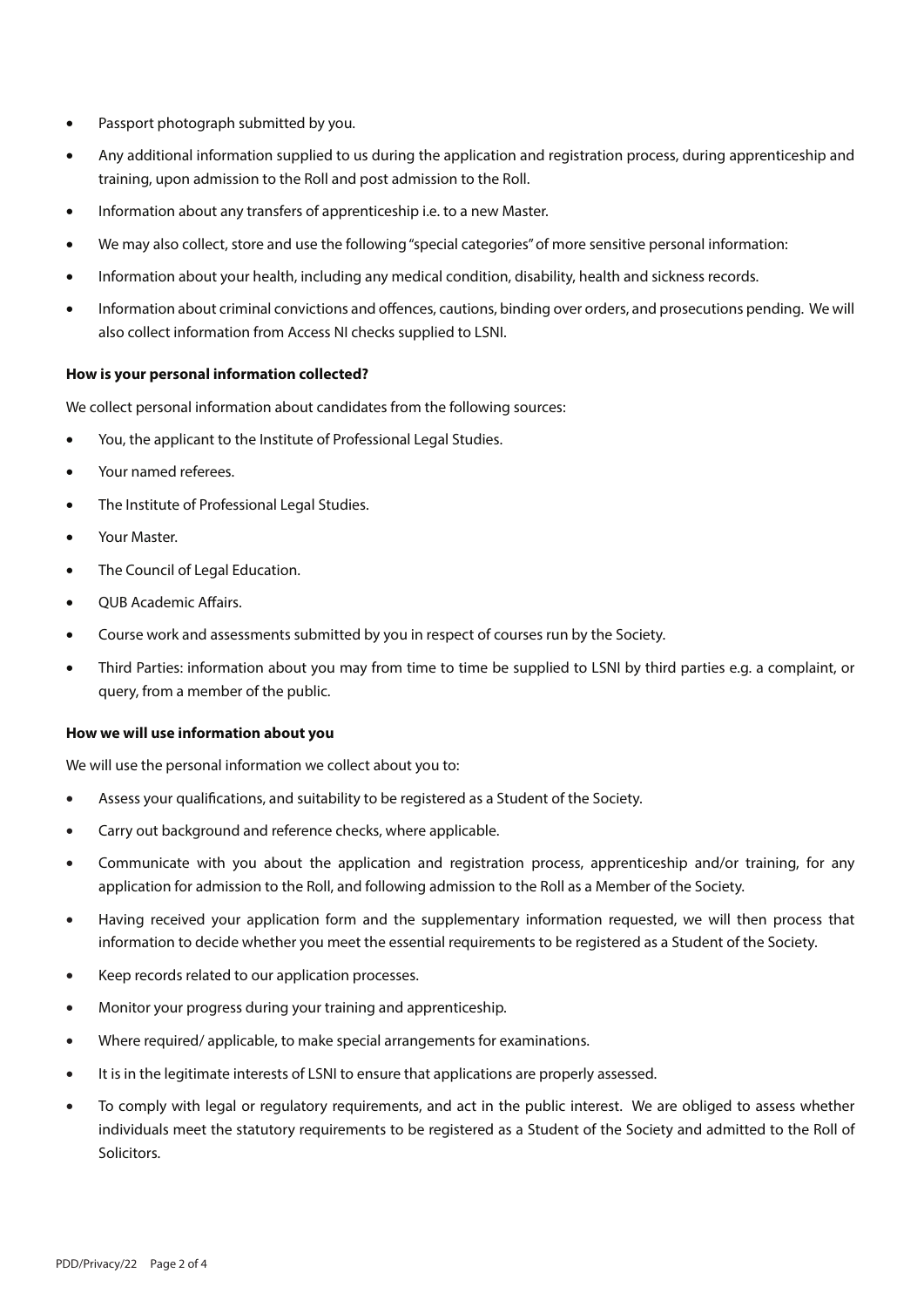## **If you fail to provide personal information**

If you fail to provide information when requested, which is necessary for us to consider your application, this may result in your registration being refused. Following registration, where we need to collect personal data by law or to exercise our regulatory function, if you fail to provide the information, the matter may be referred to the Professional Ethics and Guidance Committee, and may result in regulatory action.

### **How we use sensitive personal information**

We will use your sensitive personal information in the following ways:

We will use information about your disability status/health where it is necessary to make special arrangements in examinations, or in the context of extenuating circumstances.

### **Information about criminal convictions**

We will process information about any criminal convictions you may have as well as binding over orders, cautions and pending prosecutions.

We will collect information about your criminal convictions provided in your application forms. We may carry out a criminal records check or require an Access NI check to be supplied to the Society in order to satisfy ourselves that there is nothing in your criminal convictions history which makes you unsuitable to be registered as a Student of the Society or admitted to the Roll of Solicitors.

We have in place an appropriate policy document and safeguards which we are required by law to maintain when processing such data about criminal convictions and offences.

### **Automated decision-making**

You will not be subject to decisions that will have a significant impact on you based solely on automated decision-making.

## **Data sharing**

### **Why might you share my personal information with third parties?**

We may share information about you with the Institute of Professional Legal Studies and more widely within QUB or with your Master where necessary for admissions, registration, or in relation to your training.

We may also share limited information about you with other third parties, for example where we are obliged by law to disclose information to the police, or other authorities. We may confirm to members of the public whether or not you have been admitted to the Roll of Solicitors, or are registered as an apprentice/trainee.

### **Data security**

We have put in place appropriate security measures to prevent your personal information from being accidentally lost, used or accessed in an unauthorised way, altered or disclosed. In addition, we limit access to your personal information to those employees, agents, contractors and other third parties who have a need to know. They will only process your personal information on our instructions and they are subject to a duty of confidentiality. We have put in place procedures to deal with any suspected data security breach and will notify you and any applicable regulator of a suspected breach where we are legally required to do so.